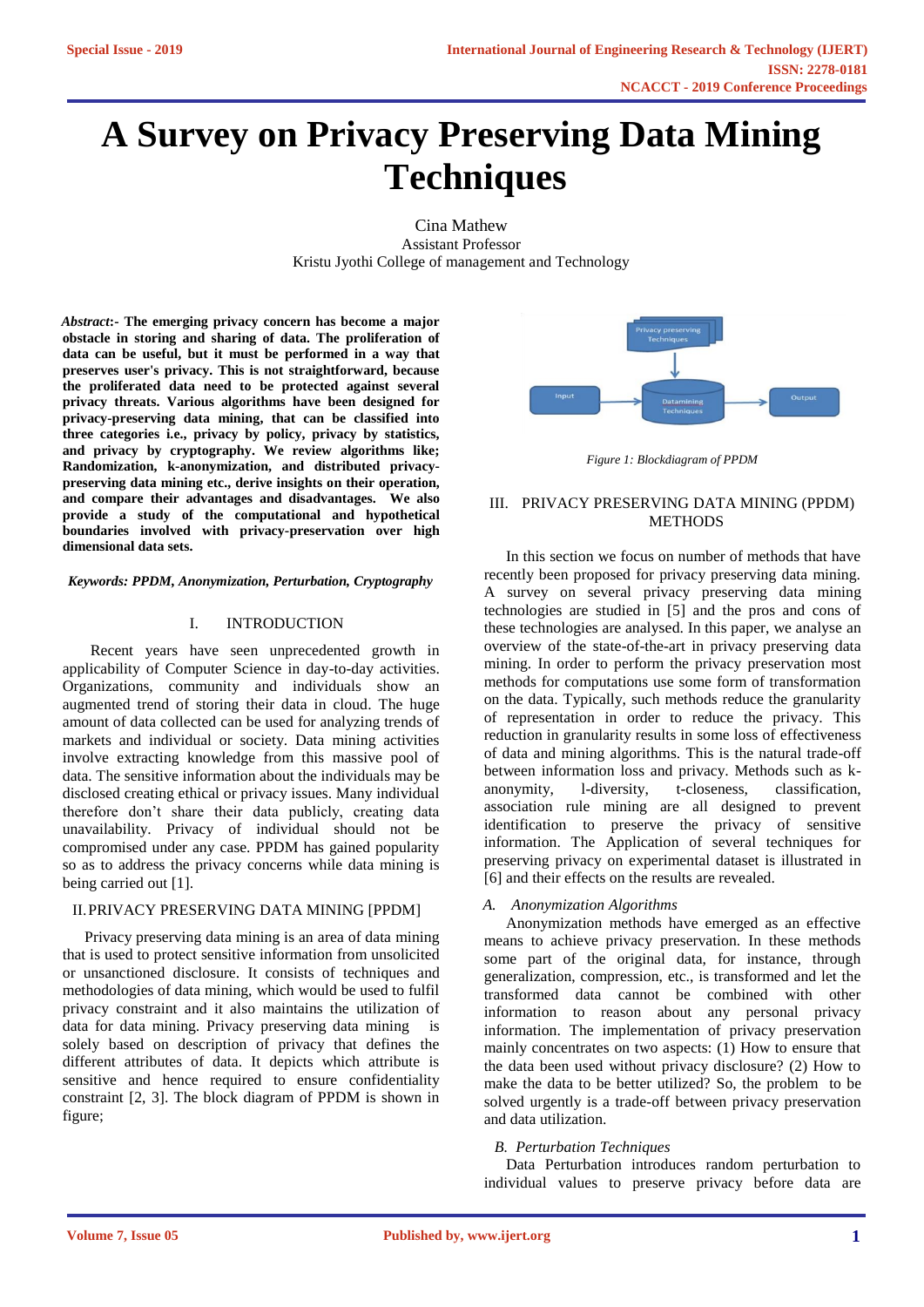published. These techniques are statistically based methods that seek to protect confidential data by adding random noise to confidential, numerical attributes, thereby protecting the original data. Data Perturbation techniques are not encryption techniques, where the data is first modified, then (typically) transmitted, and then received, 'decrypted' back to the original data. But the intent of these techniques is to allow authentic users the capability to access important aggregate statistics (such as mean, correlations, etc.) from the entire database while 'protecting' the individual identify of a record.

## *C. Distributed Privacy Preservation*

 In many cases, individual entities may wish to derive aggregate results from data sets which are partitioned across these entities. For this purpose, Privacy preserving distributed data mining is used that aims to design secure protocols which allow multiple parties to conduct collaborative data mining while protecting the privacy of their data. Such partitioning may be horizontal (when the records are distributed across multiple entities) or vertical (when the attributes are distributed across multiple entities). In this the individual entities may consent to limited information sharing with the use of a variety of protocols and may not desire to share their entire data sets. The whole effect of such methods is to preserve privacy for each individual entity, while deriving aggregate results over the entire data.

The advantages and limitations of some of the PPDM techniques are tabulated in Table 1.

| <b>Technique</b>        | Advantages                                                                      | Limitations                                        |
|-------------------------|---------------------------------------------------------------------------------|----------------------------------------------------|
| Anonymization Technique | Secrecy of data are preserved.                                                  | More information loss                              |
| Perturbation Technique  | Preserves various attributes independently.                                     | Original data values cannot be regained.           |
| Distributed Data Mining | It is an efficient technique. Simple and<br>supports large databases.           | Minimal information loss.                          |
| Cryptography Technique  | Data encryption and decryption using keys<br>is accurate and improves security. | Complexity and number of keys<br>are proportional. |

Table1: Advantages and limitations of PPDM techniques

## IV. COMPARISON OF RECENT RESEARCHES ON PPDM

Table 2 shows the all available PPDM methods for data mining to secure the data set. When we are transferring or exchanging the data set with fair enough security and also these methods ensures the various approaches which are being used to obtain the cryptosystem.

| S. No          | <b>Authors</b>                                                                               | Year of<br>Publication | Technique Used for<br><b>PPDM</b> | Approach                                                                                                                                  | <b>Result and Accuracy</b>                                                                                                    |
|----------------|----------------------------------------------------------------------------------------------|------------------------|-----------------------------------|-------------------------------------------------------------------------------------------------------------------------------------------|-------------------------------------------------------------------------------------------------------------------------------|
| 1.             | Y.Lindell, B.Pinkas [6]                                                                      | 2000                   | Cryptographic Technique           | Sensitive data are<br>encrypted in different<br>levels using keys.                                                                        | The complexity increases<br>when more than a few<br>keys are involved. Also, it<br>does not hold good for<br>large databases. |
| $\overline{c}$ | L. Sweeney[7]                                                                                | 2002                   | K-Anonymity                       | Information about an<br>individual contained in a<br>release cannot be<br>distinguished from at<br>least k-1 individual's<br>information. | Privacy is Preserved at<br>greater levels.                                                                                    |
| $\mathbf{3}$   | J. Vaidya and C. Clifton <sup>[8]</sup>                                                      | 2002                   | <b>Association Rule</b>           | Data are vertically<br>distributed into<br>segments.                                                                                      | Ensures privacy.                                                                                                              |
| 4              | Hillol Kargupta, Souptik<br>Datta, Qi Wang and<br>Krishnamoorthy<br>Sivakumar <sup>[9]</sup> | 2003                   | Data Perturbation                 | Data Privacy is<br>preserved by adding<br>random noise.                                                                                   | Randomization<br>Techniques are used to<br>generate random matrices.                                                          |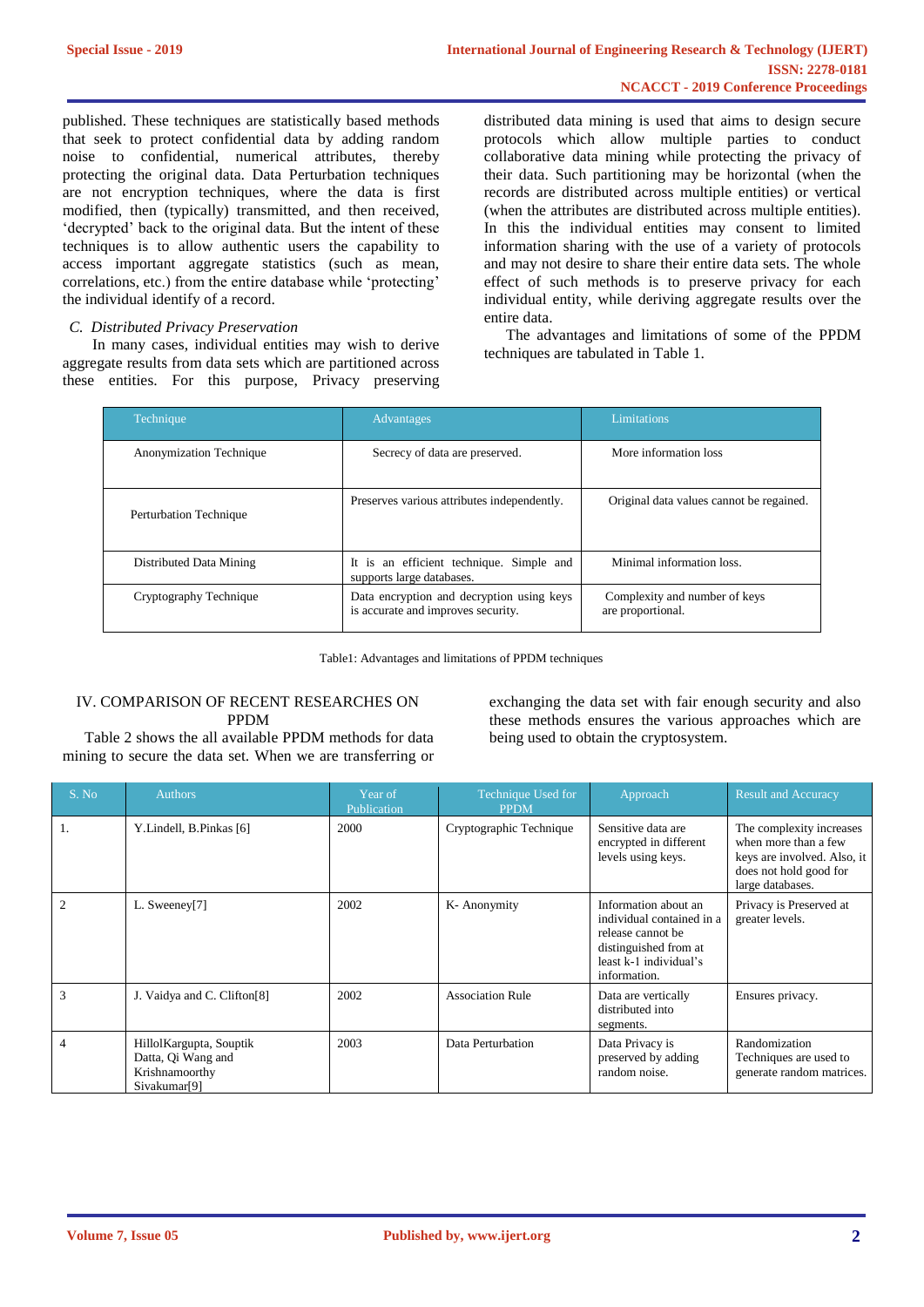#### **International Journal of Engineering Research & Technology (IJERT) ISSN: 2278-0181 NCACCT - 2019 Conference Proceedings**

| 5              | Charu C Aggarwal, Philip S. Yu[10]                                   | 2004 | <b>Condensation Approach</b>                                             | Condenses the data into<br>multiple groups of<br>predefined size. The<br>different records are not<br>distinguishable. | The use of pseudo-data no<br>longer requires to<br>redesign the data mining<br>algorithms, since they<br>have the original format. |
|----------------|----------------------------------------------------------------------|------|--------------------------------------------------------------------------|------------------------------------------------------------------------------------------------------------------------|------------------------------------------------------------------------------------------------------------------------------------|
| 6              | SlavaKisilevich, Lior<br>Rokach, Yuval Elovici,<br>BrachaShapira[12] | 2010 | Anonymization                                                            | Anonymization uses<br>generalization and<br>suppression<br>for data hiding.                                            | Background knowledge<br>and<br>Homogeneity attacks of<br>K-Anonymity algorithm<br>do not preserve sensitivity<br>of an individual. |
| $\overline{7}$ | P.Deivanai, J. JesuVedhaNayahi<br>and V. Kavitha1[3]                 | 2011 | Hybrid Approach                                                          | Hybrid Approach is a<br>combination of different<br>techniques<br>which combine to give<br>an integrated result.       | It uses<br>Anonymization and<br>suppression to preserve<br>data.                                                                   |
| 8              | George Mathew, Zoran<br>Obradovic <sup>[14]</sup>                    | 2011 | Decision Tree                                                            | An approach which is<br>technical,<br>methodological and<br>should give judgemental<br>knowledge.                      | A graph-based framework<br>for preserving patient's<br>sensitive information.                                                      |
| 9              | M. N. Kumbhar and R. Kharat[16]                                      | 2012 | <b>Association Rule By</b><br>Horizontal and<br>Vertical<br>Distribution | Different approaches in<br>the field of Association<br>rule is reviewed.                                               | The performance<br>of all models is analyzed<br>in terms of privacy,<br>security and<br>communications.                            |
| 10             | Savita Lohiya and LataRagha[17]                                      | 2012 | Hybrid Approach                                                          | A combination of K-<br>Anonymity and<br>Randomization.                                                                 | It has more accuracy and<br>original data can be<br>regained.                                                                      |
| 11             | George Mathew, ZoranObradovic[19]                                    | 2012 | Distributed<br>Privacy<br>Preserving                                     | Provides an algorithm to<br>collaboratively build a<br>better decision-making<br>model                                 | It improves the overall<br>accuracy of a<br>classification<br>model                                                                |
| 12             | Shweta Taneja, Shashank Khanna,<br>SugandhaTilwalia,<br>Ankita[21]   | 2014 | Cryptography,<br>Anonymization,<br>Perturbation                          | A tabular<br>comparison of work<br>done by different<br>methods.                                                       | Cryptography and<br>Random Data<br>Perturbation methods<br>perform better than the<br>other existing methods.                      |
| 13             | M. Antony Sheela, K.<br>Vijayalakshmi[24]                            | 2017 | <b>Partition Based</b><br>Perturbation                                   | Applied techniques on<br>the vertically partitioned<br>data.                                                           | When the threshold value<br>is reached the individual<br>data is changed.                                                          |
| 14             | Jalpesh Vasa, Panthini Modi <sup>[25]</sup>                          | 2018 | t-closeness                                                              | Anonymization based<br>techniques used to<br>preserve privacy by<br>reducing the granularity.                          | Wasn't that perfect, so<br>opted differential privacy.                                                                             |

## V. CONCLUSION

Privacy is the major concern to protect the sensitive data in today's world. People are very much anxious about their sensitive information which they don't want to share. In this paper our survey focuses on the existing literature present in the field of Privacy Preserving Data Mining. The primary objective of PPDM is promoting algorithm to hide sensitive data or offer privacy in data mining. From our analysis, we have found that that there is no single PPDM technique in existence that outshines every other technique with relation to each possible criterion such as use of data, performance, difficulty, compatibility with procedures for data mining, and so on. All methods perform in a different way depending on the type of data as well as the type of application or domain. But still from our analysis, we can conclude that Distributed data mining and Random Data Perturbation methods perform better than the other existing methods.

## VI. REFERENCES

- [1] Alpa Shah and Ravi Gulati, "Privacy Preserving Data Mining: Techniques, Classification and Implications - A Survey", International Journal of Computer Application, Vol. 137 – No 12, March 2016, 40-46.
- [2] AlShwaier and A. Z. Emam, "Data Privacy OnEHealth Care System", International Journal of Engineering, Business and Enterprise Applications, (2013).
- [3] Xu, Yang, Tinghuai Ma, Meili Tang, and Wei Tian. "A survey of privacy preserving data publishing using generalization and suppression." Appl. Math 8, no. 3, pp. 1103-1116, (2014).
- [4] Y.Li, B.Vinzamuri, C.K.Reddy, Constrained elastic net based knowledge transfer for health care information exchange, Data Mining Knowl. Discov. 29 (4) (2015) 1094–1112.
- [5] Jian Wang, YongchengLuo ; Yan Zhao ; Jiajin Le, 2009,A Survey on Privacy Preserving Data Mining, First International Workshop on Database
- [6] Grljevic, O., Bosnjak, Z., Mekovec, R. 2011, Privacy preserving in data mining - Experimental research on SMEs data, IEEE 9th International Symposium on Intelligent Systems and Informatics (SISY), 2011 , pp- 477 – 481.